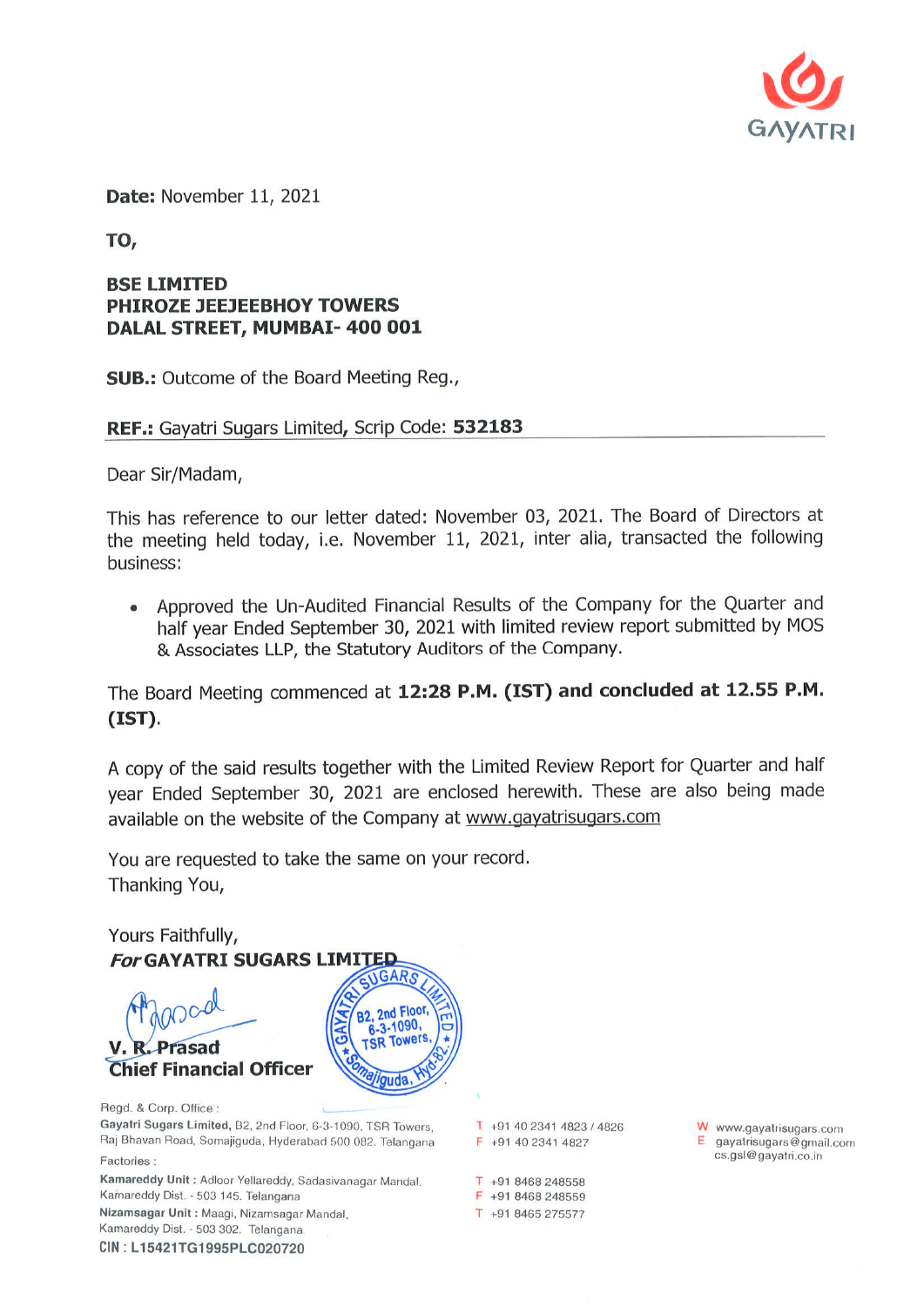Independent Auditor's Review Report on the Standalone Un-audited Quarterly and Year to date Financial Results of the Company Pursuant to the Regulation 33 of the SEBI (Listing Obligations and Disclosure Requirements) Regulations, 2015, as amended

## To The Board of Directors Gayatri Sugars Limited

- 1.. We have reviewed the accompanying statement of Standalone Un-audited Financial Results of M/s. Gayatri Sugars Limited ('the Company') for the quarter ended 30<sup>th</sup> September 2021 and year to date from  $1^{st}$  April 2021 to 30<sup>th</sup> September 2021 ("the Statement"), being submitted by the Company pursuant to the requirement of Regulation 33 of the SEBI (Listing Obligations and Disclosure Requirements) Regulations, 2015, as amended.
- 2. The preparation of the statement in accordance with the recognition and measurement principles laid down in Indian Accounting Standard 34 flnd AS 34) - "lnterim Financial Reporting" prescribed under section 133 of the Companies Act, 2013, read with relevant rules issued thereunder and other recognized accounting practices and policies generally accepted in India, is the responsibility of the Company's Management and has been approved by the Board of Directors. Our responsibility is to express a conclusion on the Statement based on our review.
- 3. We conducted our review of the Statement in accordance with the Standard on Review Engagement (SRE) 2410, "Review of Interim Financial Information Performed by the Independent Auditor of the Entity" issued by the Institute of Chartered Accountants of lndia. This standard requires that we plan and perform the review to obtain moderate assurance as to whether the statement is free of material misstatements. A review of interim financial lnformatlon consists of making inquiries, primarily of the Company's personnel responsible for financial and accounting matters and applying analytical and other review procedures. <sup>A</sup> review is substantially less in scope than an audit conducted in accordance with Standards on Auditing and consequently does not enable us to obtain assurance that we would become aware of all significant matters that might be identified in an audit. Accordingly, we do not express an audit opinion.
- 4. Attention is invited to the following material matter:
	- i) Note. 2 of this statement regarding the High Court dismissing the writ filed by the company challenging the levy of electricity duty by the state government on consumption of electricity by captive generating units, the sub sequential dismissal of special leave petition by the honorable Supreme Court and the pending matter before the Board for Industrial and Financial Reconstruction (BIFR) being abated. As stated in the said note, the company has treated the estimated duty amount aggregating  $\bar{\zeta}$ 283.99 Lakhs as a contingent liability.

In view of the obove, we are unable to comment on the ultimote outcome of the matter and the consequential impact, if any on these un-audited financial results.



M O S & ASSOCIATES LLP<br>Chartered Accountants